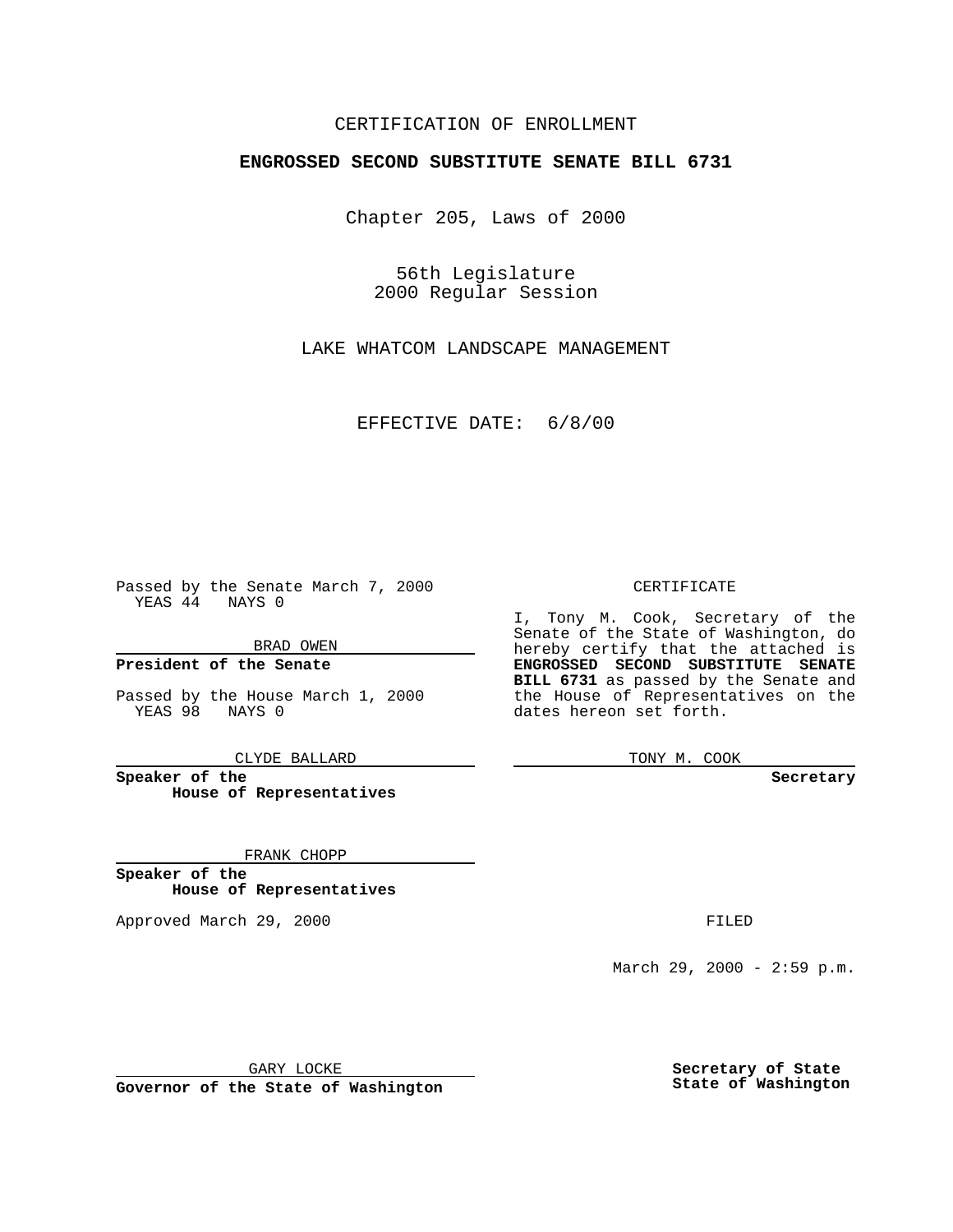## **ENGROSSED SECOND SUBSTITUTE SENATE BILL 6731** \_\_\_\_\_\_\_\_\_\_\_\_\_\_\_\_\_\_\_\_\_\_\_\_\_\_\_\_\_\_\_\_\_\_\_\_\_\_\_\_\_\_\_\_\_\_\_

\_\_\_\_\_\_\_\_\_\_\_\_\_\_\_\_\_\_\_\_\_\_\_\_\_\_\_\_\_\_\_\_\_\_\_\_\_\_\_\_\_\_\_\_\_\_\_

### AS AMENDED BY THE HOUSE

Passed Legislature - 2000 Regular Session

#### **State of Washington 56th Legislature 2000 Regular Session**

**By** Senate Committee on Ways & Means (originally sponsored by Senators Spanel and Gardner)

Read first time 02/08/2000.

AN ACT Relating to Lake Whatcom; and creating a new section.

BE IT ENACTED BY THE LEGISLATURE OF THE STATE OF WASHINGTON:

 NEW SECTION. **Sec. 1.** The Lake Whatcom landscape management pilot project is created.

 The department of natural resources shall develop a landscape plan regarding state-owned forest lands in the Lake Whatcom watershed area. Where appropriate, the department will consult with other major forest landowners in the watershed and shall involve watershed residents in management activities. The department shall consult with the Lake Whatcom management committee on proposed timber harvest and road management activities. The department shall establish an interjurisdictional committee for the development of the landscape plan, to review the site-specific activities and make recommendations. The interjurisdictional committee shall include two members of the public who have an interest in these activities. The landscape plan shall address at least the following topics:

 (1) Establishing riparian management zones along all streams, as classified under chapter 4, Laws of 1999 sp. sess. The department shall manage lands within such zones to protect water quality and